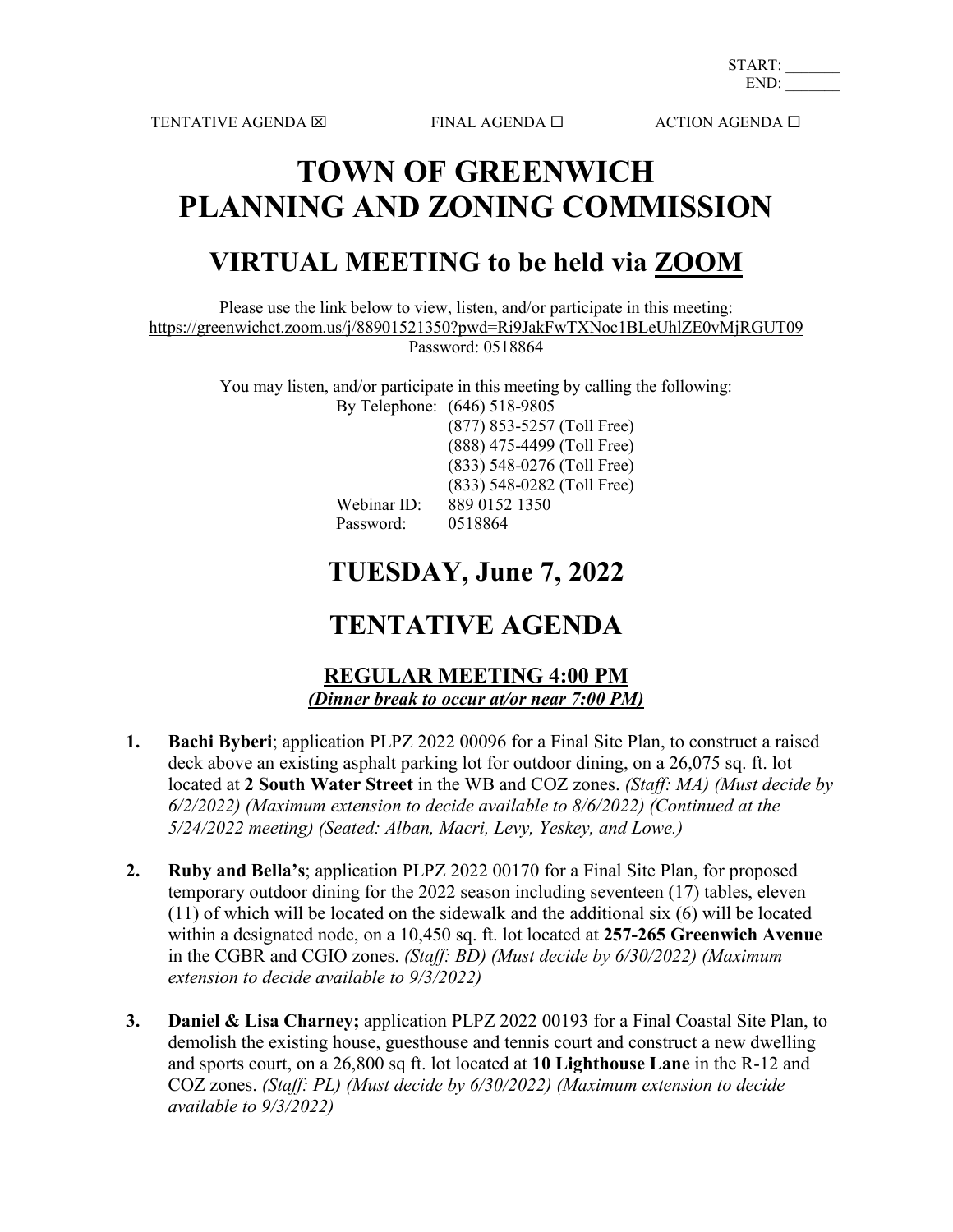**4. Byram Properties LLC**; application PLPZ 2022 00084, for a Final Subdivision to revise the common property line between adjacent parcels and transfer 51 sq. ft. of property to eliminate an encroachment of a portion of the current home at 14 William Street that extends over and onto 16 William Street, for properties located at **14 and 16 William Street** in the R-6 Zone. *(Staff: PL) (Must decide by 7/7/2022) (Maximum extension to decide granted) (Postponed at the 4/26/2022 meeting) (Continued at the 5/24/2022 meeting) (Seated: Alban, Macri, Levy, Yeskey, and Lowe.)*

#### **PUBLIC HEARING** *(To commence after the above items are heard)*

- **5. Byram Properties LLC;** application PLPZ 2022 00178 for a Final Coastal Site Plan and Special Permit, to construct a two-family residential development, with related stormwater measures and site improvement on a parcel of land to be amended per a pending subdivision application (PLPZ 2022 00084) an undersized parcel located at **14 William Street**, in the R-6 Zone. *(Staff: PL) (Must close by 6/28/2022) (Maximum extension to close available to 9/1/2022) (Opened at the 5/24/2022 meeting) (Seated: Alban, Macri, Levy, Yeskey, and Lowe).*
- **6. Greenwich Communities;** application PLPZ 2022 00226 for a Municipal Improvement, to construct 52 units (all one bedroom) of senior independent living apartments at the McKinney Terrace campus, located on two parcels of land located at **0 Western Junior Highway and 71 Vinci Drive** in the R-6 and R-PHD-E zones. *(Staff: PL) (Must decide by 8/7/2022) (Maximum extension to decide available to 11/5/2022)*
- **7. Greenwich Communities;** application PLPZ 2022 00061 for a Zoning Map Amendment, to rezone a portion of the parcel at 0 Western Junior Highway from R-6 to the R-PHD-E zone pursuant to Section 6-22 of the Town of Greenwich Building Zone Regulations (and as shown on a re-zoning map on file in the Town Clerk's Office) located at **0 Western Junior Highway and 71 Vinci Drive** in the R-6 and R-PHD-E zones. *(Staff: PL) (Must open by 7/9/2022) (Maximum extension to open granted) (Postponed at the 4/26/2022 meeting)*
- **8. Greenwich Communities;** application PLPZ 2022 00060 for a Final Coastal Site Plan and Special Permit, to construct 52 units (all one bedroom) of senior independent living apartments at the McKinney Terrace campus and related site improvements including the expansion of the parking lot and driveway, new curbing, sidewalk/steps, and accessible ramps, landscaping, stormwater management, utilities services, and Sight distance improvements to the existing Vinci Drive driveway at Western Junior Highway pursuant to Sections 6-13 through 6-15, 6-17, 6-35 through 6-43.1, 6-101(a), 6-155, 6-176 through 6-183, 6-230 and 6-205, located on two parcels of land located at **0 Western Junior Highway and 71 Vinci Drive** in the R-6 and R-PHD-E zones. *(Staff: PL) (Must open by 7/9/2022) (Maximum extension to open granted) (Postponed at the 4/26/2022 meeting)*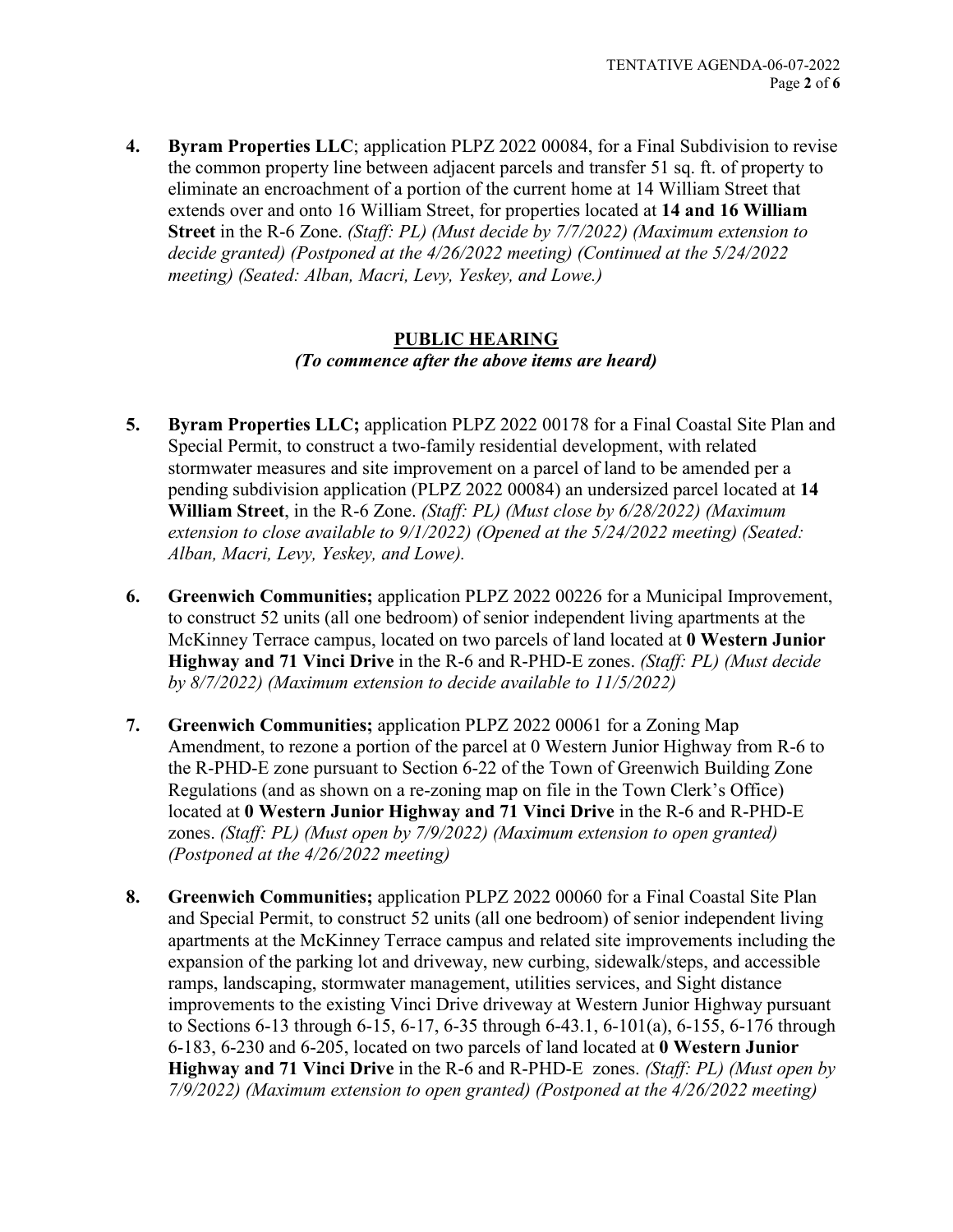- **9. 5 Brookridge LLC and 515 E Putnam LLC;** application PLPZ 2022 00039, for Preliminary Site Plan and Special Permit, for a proposed 86 unit, residential "Set-aside development" and associated site improvements where at least 30% of the units, equal to twenty-six (26) units, would be "affordable" pursuant Connecticut General Statutes (C.G.S.) §8-30g, on a 1.7437-acres parcel located at **5 Brookridge Drive**, in the R-20 Zone. *(Staff: KD) (Must close by 7/7/2022.) (Maximum extension to close granted) (Opened at the 3/29/2022 meeting.) (Seated: Alban, Welles, Levy, Yeskey, and Lowe.)*
- **10. 142 Railroad Avenue, LLC;** application PLPZ 2022 00014 for a Final Coastal Site Plan and Special Permit, to continue the conversion of three automobile service bays to retail space for the convenience store, originally commenced under Final Site Plan #2450, pursuant to Sections, 6-13 through 6-15, 6-17, 6-100, 6-105, 6-111, 6-139.1 and 6-205 of the Town of Greenwich Building Zone Regulations, on a 7000 sf property located at **142 Railroad** Avenue in the General Business (GB), Central Greenwich Impact Overlay (CGIO), Coastal Overlay and Flood Hazard Overlay zones. *(Staff: MA) (Must open by 6/11/2022) (Maximum extension to open granted)*
- **11. Sebastian Gunningham, Tr.;** application PLPZ 2022 00058, for a Final Site Plan and Special Permit to construct a proposed pool cabana, pool and septic system, increasing the building volume threshold of 150,000 cubic feet, on a 21.911-acres property located at **65 Upper Cross Road** in the RA-4 zone. *(Staff: JP) (Must open by 6/7/2022) (Extension to open granted. Maximum extension to open available to 7/9/2022)*

#### **12. DISCUSSION ITEMS***:*

- **a. GFC Havemeyer LLC & GFC, LLC;** application PLPZ 2022 00145, for a preapplication review, pursuant to Sections 6-13 through 6-17, and Section 6-22 of the Town of Greenwich Building Zone Regulations, and Connecticut General Statutes 7- 159 b, to discuss a proposed change of zone from CGB to CGB-HO and site plan and special permit approval to construct a 6 unit residential building with a two-level parking garage, located at **226 & 230 Mason Street & 16 Havemeyer Place** in the CGB Zone.
- **b. Greenwich Park LLC;** application PLPZ 2022 00190, for a pre-application review, pursuant to Sections 6-13 through 6-17, and Section 6-22 of the Town of Greenwich Building Zone Regulations, and Connecticut General Statutes 7-159 b, to discuss proposed construction of a two-story entrance addition to the west of the building as well as construction of a new parking area, located at **18 Valley Drive** in the GBO zone.
- **c. Hilltop Farm Properties, LLC;** application PLPZ 2022 00219, for a pre-application review, pursuant to Sections 6-13 through 6-17, and Section 6-22 of the Town of Greenwich Building Zone Regulations, and Connecticut General Statutes 7-159 b, for construction of an accessory structure over 1,200 square feet of floor area and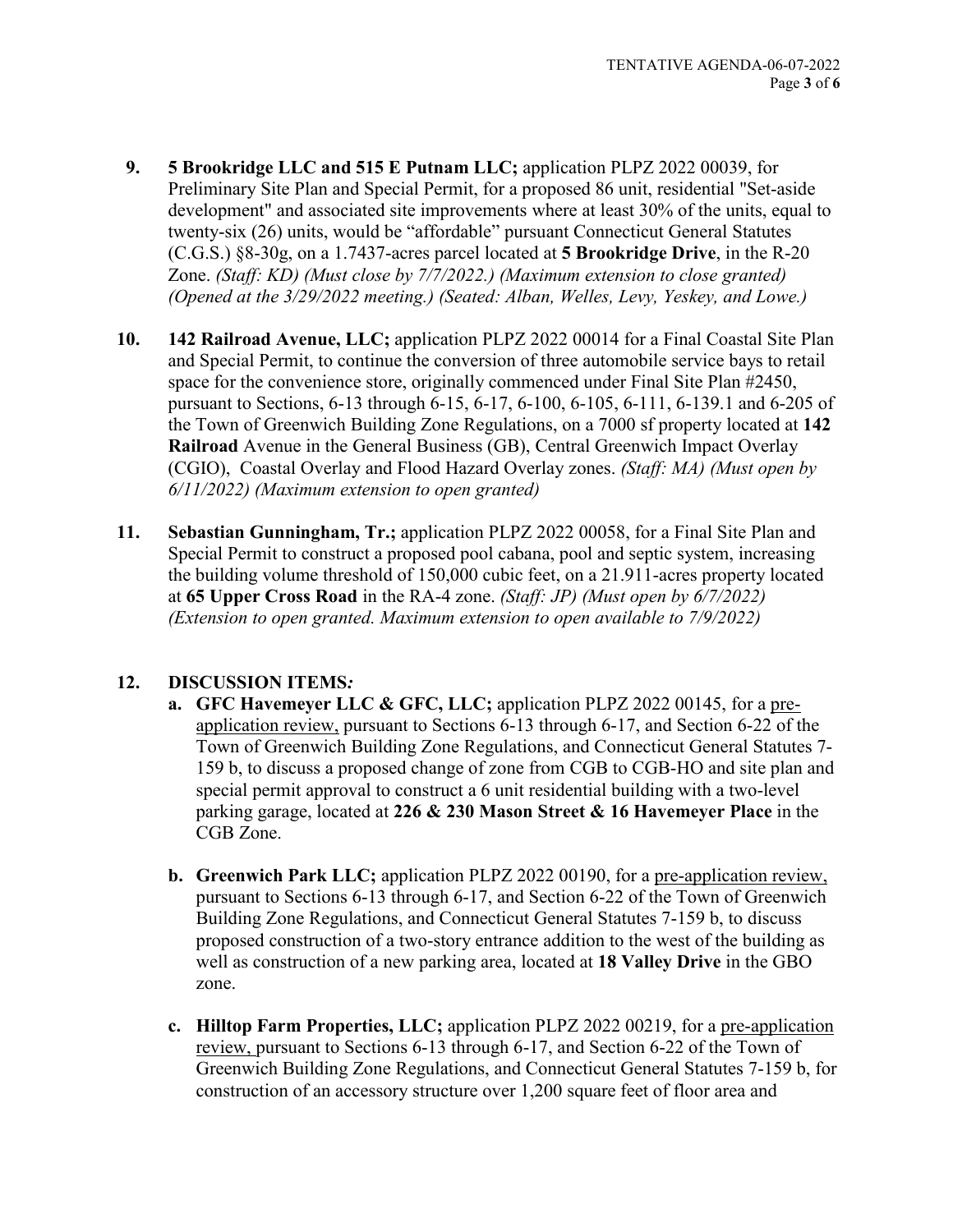construction of structures on-site exceeding 150,000 cubic feet of volume, located at **Lot 16, 0 Lower Cross Road** in the RA-4 zone.

- **d. Trustees of the Convent of the Sacred Heart, Inc.;** application PLPZ 2022 00216 for a pre-application review, pursuant to Sections 6-13 through 6-17, and Section 6- 22 of the Town of Greenwich Building Zone Regulations, and Connecticut General Statutes 7-159 b, to construct a greenhouse which will increase the overall structure volume on-site over 150,000 cubic feet of volume, located at **1177 King Street** in the RA-4 zone.
- **e. Enrico DiFilippo;** application PLPZ 2022 00147, for a pre-application review, pursuant to Sections 6-13 through 6-17, and Section 6-22 of the Town of Greenwich Building Zone Regulations, and Connecticut General Statutes 7-159 b, to discuss rezoning the properties at **2 and 30 South Water Street** from the WB to the LBR-2 Zone.

#### **13. DECISION ITEMS:**

- **14. APPROVAL OF MINUTES:**
- **15. OTHER**

### **APPLICATIONS HEARD, OR POSTED, PREVIOUSLY, THAT WILL BE HEARD ON SUBSEQUENT MEETINGS:**

**Arnold Foods Company, Inc.;** application PLPZ 2022 00074, for a Final Coastal Site Plan and Special Permit to add an emergency generator to the existing baked goods manufacturing facility and requiring a special permit pursuant to Sec. 6-101(a) on a 20.346-acre property, located at **10 Hamilton Avenue**, in the GB and COZ Zones. *(Staff: JP) (Must close by 6/14/2022) (Maximum extension to close available to 8/18/2022) (Opened at the 5/10/2022 Meeting) (Seated: Alban, Macri, Yeskey, Lowe and Welles)*

**Greenwich American Inc**.; application PLPZ 2022 00071, for a pre-application review pursuant to Sections 6-13 through 6-17, and Section 6-22 of the Town of Greenwich Building Zone Regulations, and Connecticut General Statutes 7-159 b, to discuss amendments to the Town's Building Zone Regulations to create the opportunity to provide 456 units in 41 buildings with a mix of starter and townhomes ranging in size from 1,050 square feet to 3,400 square feet as part of a residential development of the undeveloped portions of a 154.5-acres parcel, currently occupied by an office park, located at **1 American Lane**, in the BEX-50 Zone. *(Discussed at 4/26/2022 meeting, left open to be discussed further at a later date, yet to be determined,)*

**18 Armstrong Lane LLC;** application PLPZ 2022 00106, for a Final Coastal Subdivision, to create two (2) 12,025 sq. ft. lots and a 4,040 sq. ft. open space parcel from a 28,090 sq. ft. property located at **18 Armstrong Lane** in the R-12 and Coastal Overlay zones. *(Staff: BD)*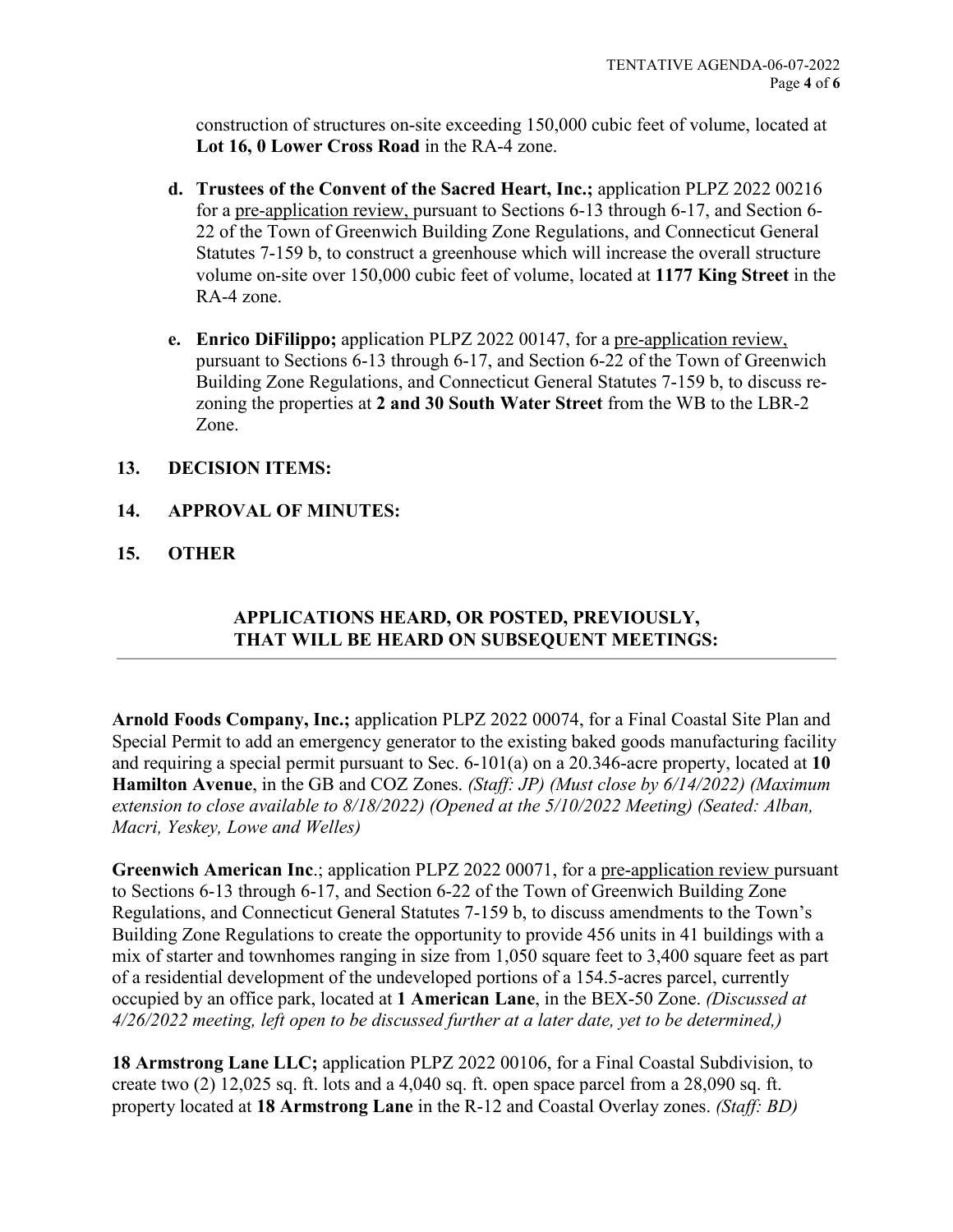*(Must decide by 6/22/2022) (Extension to decide granted. Maximum extension to decide available to 7/20/2022)*

**18 Armstrong Lane LLC;** application PLPZ 2022 00110 for a Final Coastal Site Plan, to remove the existing dwelling and construct a single-family dwelling with related site work improvements, on a 12,025 sq. ft. lot (Parcel "X") located at **18 Armstrong Lane** in the R-12 and Coastal Overlay zones. *(Staff: BD) (Must decide by 6/22/2022) (Maximum extension to decide available to 8/6/2022)*

**18 Armstrong Lane LLC;** application PLPZ 2022 00111 for a Final Coastal Site Plan, to remove the existing dwelling and construct a single-family dwelling with related site work improvements, on a 12,025 sq. ft. lot (Parcel "Y") located at **18 Armstrong Lane** in the R-12 and Coastal Overlay zones. *(Staff: BD) (Must decide by 6/22/2022) (Maximum extension to decide available to 8/6/2022)*

**Church Sherwood LLC;** application PLPZ 2022 00047, for Final Site Plan and Special Permit, for a 192-unit, "set-aside development", and associated site improvements where at least 30% of the units, equal to fifty-eight (58) units, would be "affordable" pursuant to the Connecticut General Statutes (C.G.S.) §8-30g, to be constructed on a consolidated parcel of 11 existing parcels, approximately 2-acres, in total, located at **35, 39, 43, & 47 Church Street, 32, 36, & 42 Sherwood Place and 1, 2, 3, 4 Putnam Court** in the CGBR, CGB, R-6, and CGIO Zones. *(Staff: KD) (Must close by 7/1/2022) (Extension to close granted. Maximum extension to close available to 7/21/2022) (Opened at the 4/12/2022 Meeting.) (Seated: Alban, Macri, Levy, Yeskey, and Lowe)*

**KYMA Greenwich**; application PLPZ 2022 00161, for a Final Site Plan and Special Permit, for the conversion of the use of a portion of the building formerly occupied by Sofia's and the New York Sports Club to a retail bakery, market, and Restaurant on a 15,412 sq. ft. parcel located at **8 and 10 Lewis Street**, in the CGBR and CGIO Zones. *(Staff: BD) (Must close by 6/28/2022) (Maximum extension to close available to 9/1/2022) (Opened at the 5/24/2022 Meeting) (Seated: Alban, Macri, Levy, Yeskey and Lowe)*

**New Greenwich Park LLC**; application PLPZ 2022 00128 for a Final Site Plan and Special Permit, to make an addition to Building 5 of Greenwich Office Park, and change the use of a portion of the building from office to a fitness center, on a 20.857-acres property located at **51 Weaver Street** in the GBO zone. *(Staff: PL) (Must close by 6/28/2022) (Maximum extension to close available to 9/1/2022) (Opened at the 5/24/2022 Meeting) (Seated: Alban, Macri, Levy, Yeskey and Lowe)*

**Xiaokui Qin & Hui Wen**; application PLPZ 2022 00173 for a Final Re-subdivision, to resubdivide a 28,754 sq. ft. lot (Lot No. 1R) into two lots where Lot No. 1R-1 will equal 12,525sf and Lot No. 1R-2 will equal 11,574sf, with a set aside of 4,475sf (Open Space Parcel P), on a property located at **1 Florence Road** in the R-7 zone. *(Staff: MA) (Must decide by 6/22/2022) (Maximum extension to decide available to 8/16/2022)*